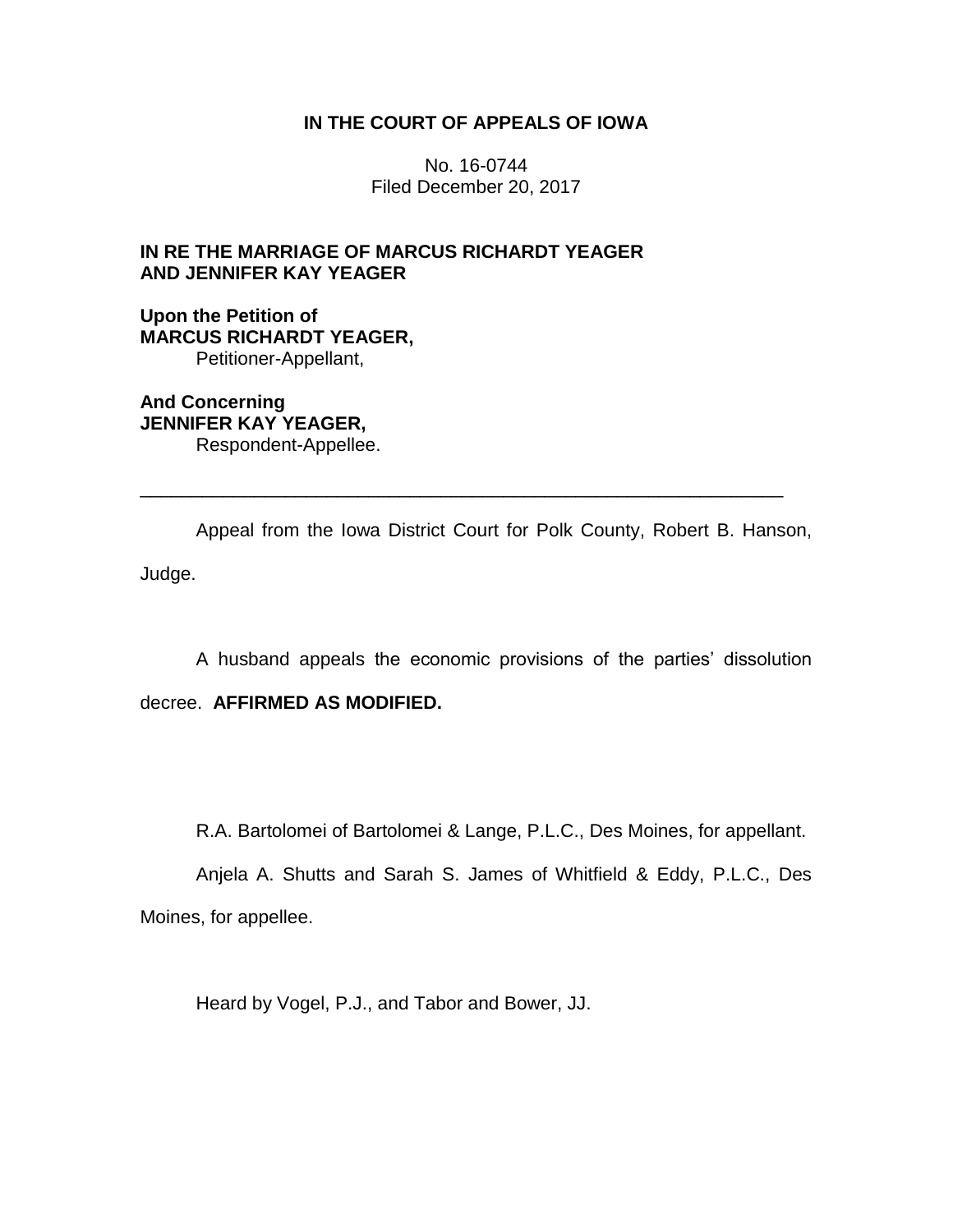#### **BOWER, Judge.**

Marcus Yeager appeals the economic provisions of the dissolution decree from his marriage to Jennifer Yeager. We find the district court properly divided the marital property, including the down payment, and properly established child support. However, the spousal support established by the district court was excessive. We also find an award of appellate attorney fees is not appropriate. We affirm the district court decree as modified.

## **I. Background Facts and Proceedings**

Marcus and Jennifer married in 1996. They have three children, J.Y., M.Y., and S.Y. The oldest child was eighteen at the time of trial and anticipated graduating from high school in the spring of 2016. Marcus completed his degree in project management during the marriage while working. Marcus earns approximately \$45,500 per year.

Jennifer earned a degree in accounting from the University of Iowa prior to the marriage. Jennifer attempted the CPA exam in 1994 but did not pass. The parties moved to California, where Jennifer worked in several accounting positions until 1999, when their second child was born. Jennifer left the workforce in order to raise the parties' children. Jennifer worked sporadically for Marcus's small business doing bookkeeping and other accounting work but did not fully return to the workforce. The parties moved back to Iowa in 2005.

Jennifer returned to work in 2008 as an associate for students with special needs. The parties agreed this position would allow her flexibility to continue to care for their children as needed. Jennifer earned approximately \$18,000 per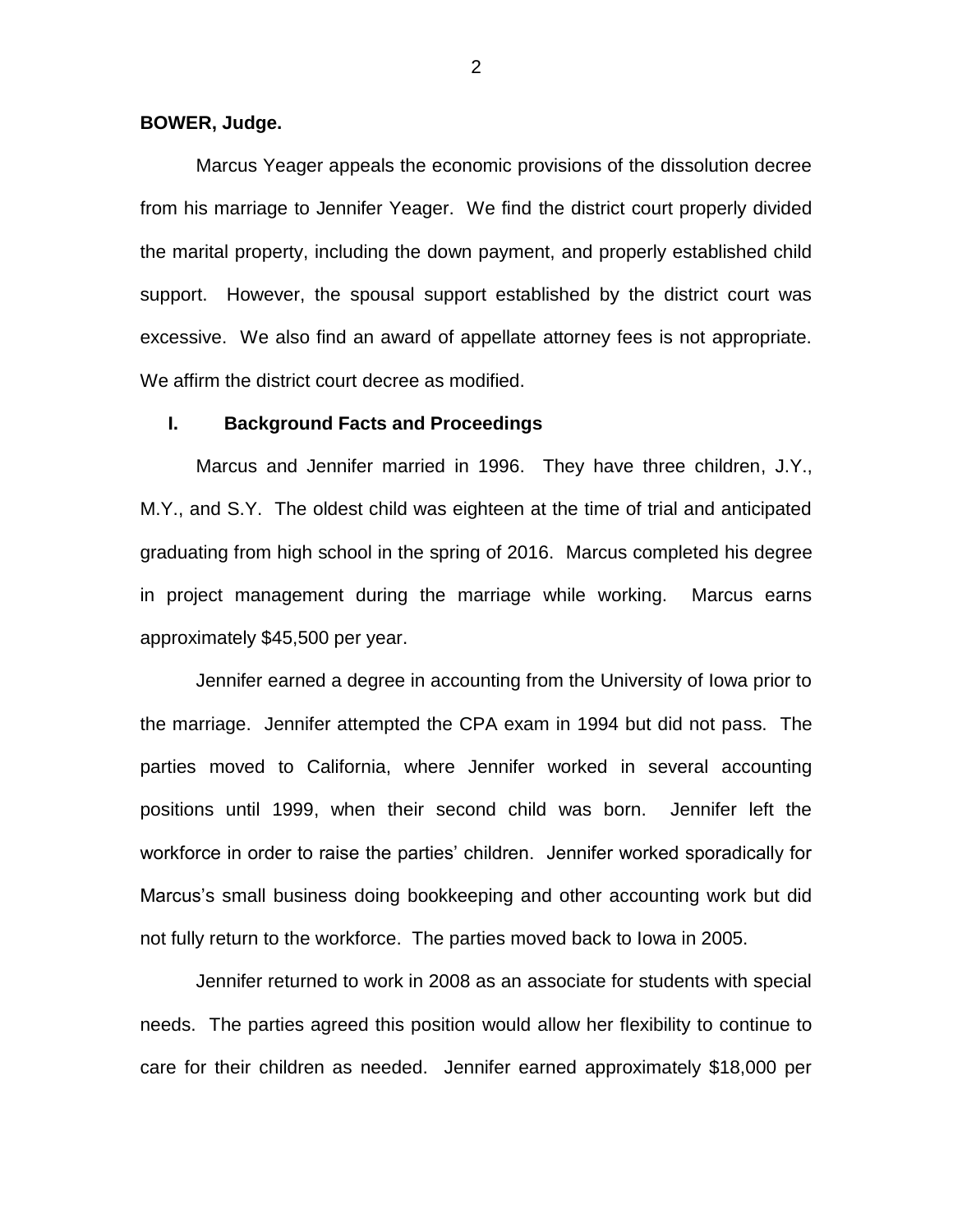year. Jennifer is currently pursuing a degree in education and plans to become a middle school math teacher. At the time of trial, Jennifer anticipated she would be student teaching in the fall of 2017, and obtaining her teaching license in January of 2018.

When the parties lived in California, the house they lived in was initially purchased by Marcus's parents. The property was titled in the names of Marcus's parents and Marcus. Jennifer's name was not listed on the property title or the mortgage. Three years later the parties refinanced the house and purchased the property from Marcus's parents, although \$28,000 was provided by Marcus's mother as a down payment. At trial, Marcus's mother testified the down payment was a loan. However, the parties have made no payments, no documents exist referencing the loan, and even though a substantial profit was made from the sale of the house, no payment or promise of payment was made.

Marcus filed a petition for dissolution on January 21, 2015. Trial was held January 27-29, and February 3, 2016. The district court entered its decree April 25. The district court awarded Marcus the marital home but required him to refinance it in his own name within ninety days or sell the home, assigned him sole responsibility for the mortgage, and required him to pay Jennifer her share of the equity, \$31,559, within ninety days or interest would accrue at five percent per annum. Marcus was also required to pay Jennifer \$750 per month in spousal support until July 2018. Child support was set at \$1049 per month for three children, \$888.57 for two, and \$601.77 for one child. The district court's decree also established shared legal custody, granted physical care of the children to

3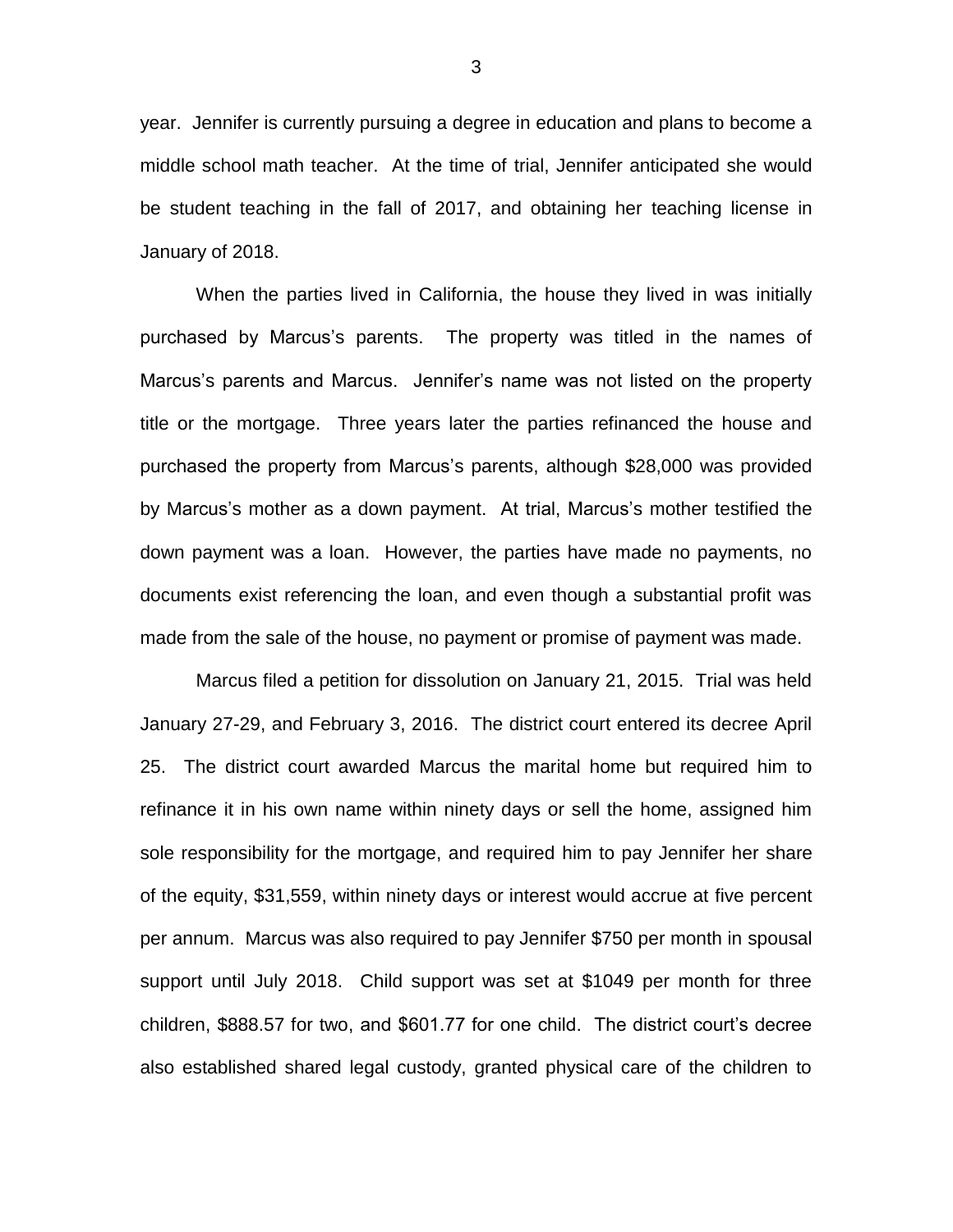Jennifer, and divided other marital property, though none of these provisions are appealed here. Marcus filed a notice of appeal April 29.

## **II. Standard of Review**

Equitable actions are reviewed de novo. Iowa R. App. P. 6.907. We examine the record and adjudicate the rights of the parties anew. *In re Marriage of Williams*, 589 N.W.2d 759, 761 (Iowa Ct. App. 1998). Because the district court is in a unique position to hear the evidence, we defer to the district court's determinations of credibility. *In re Marriage of Brown*, 487 N.W.2d 331, 332 (Iowa 1992). While our review is de novo, the district court is given latitude to make determinations which we will disturb only if equity has not been done. *In re Marriage of Okland*, 699 N.W.2d 260, 263 (Iowa 2005).

#### **III. Property Division**

Marcus claims the district court improperly valued the marital home and should have set off \$28,000 of its value as a gift to him from his mother, or in the alternative, should have evenly divided the \$28,000 loan between the parties as a debt. The valuation by the district court will usually not be disturbed if it is within the range of evidence. *In re Marriage of Hansen*, 733 N.W.2d 683, 703 (Iowa 2007). A homeowner is qualified to testify to the value of their own home. *Id.* Our supreme court has also held loans from family members should not be treated as loans from disinterested parties. *Id*. at 704.

## **a. Value of the Marital Home**

Marcus claims the district court should not have averaged the parties' estimates to determine the marital home's value. Marcus claims he presented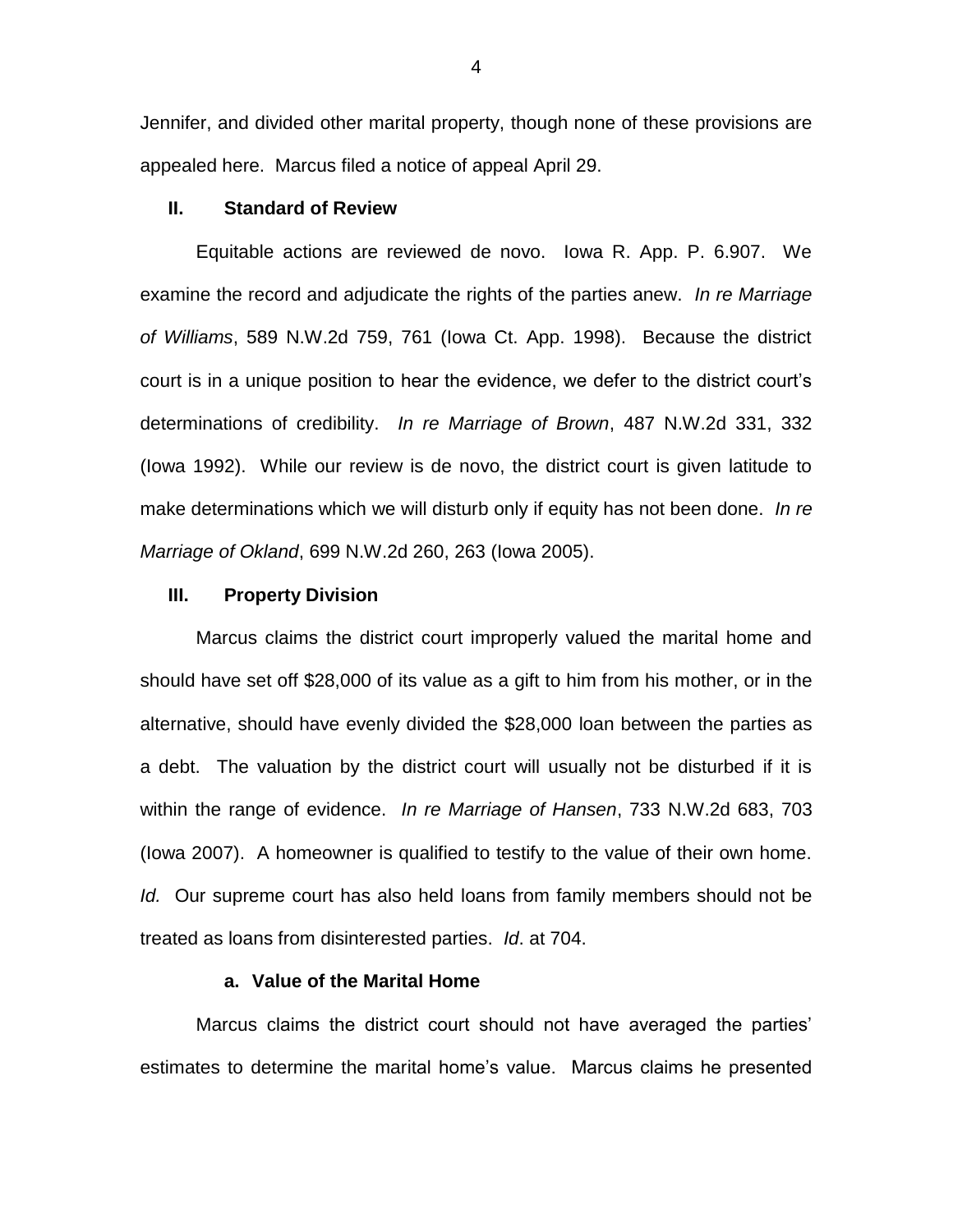stronger, more reliable evidence on the valuation of the home. He investigated the sales of other homes in the neighborhood, compared those homes and values against the value of the marital home, and considered the purchase price of the marital home. Jennifer relied on her own valuation of the home and the assessed value of the home, which she testified, "seems to be about what the houses in the neighborhood are doing."

Marcus valued the home at \$180,000, and Jennifer valued the home at \$193,900. The district court specifically stated in its ruling, "The court accepts the values assigned to the various assets and liabilities contained in the financial affidavits and, when there are disparities between the values assigned to same by the parties, the court averages the two." Both parties presented qualified evidence of the value of the home, and the district court's value was within the range of the evidence presented. The district court is not required to favor Marcus's evidence simply because Marcus believes it is more convincing. The district court's value was within the range of evidence, and so we will not disturb it. *See id.* at 703.

#### **b. Offset**

Marcus next claims the district court should have found the \$28,000 down payment was a gift to him alone or, in the alternative, the \$28,000 was a loan that should have been offset against the equity of both parties. The district court found:

Marcus has requested the Court offset some of the equity in the parties' home to him, alleging that his parents loaned him and Jennifer money to purchase their first home in California. By all accounts, there was no written documentation of this loan. No

5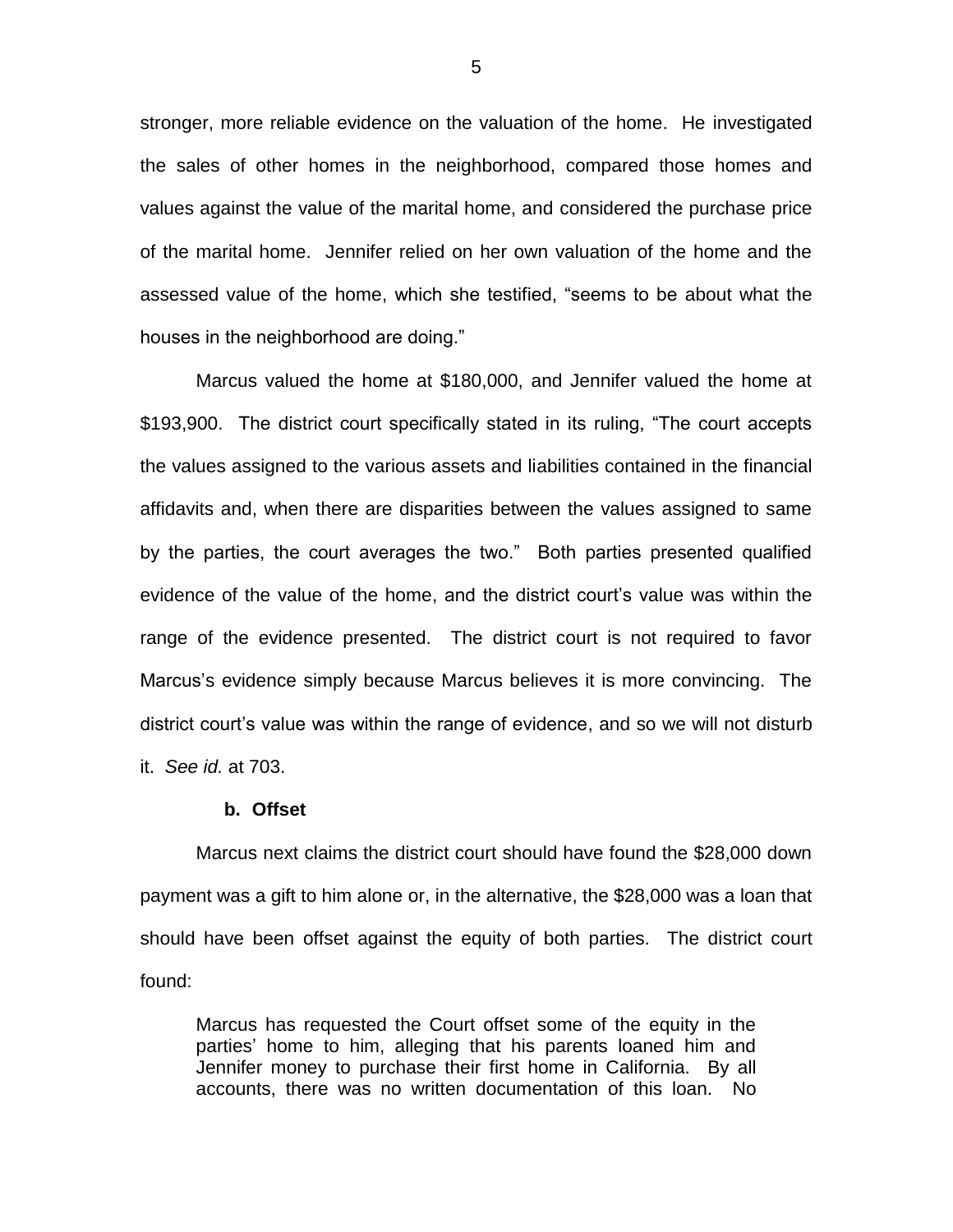payments have ever been made by Marcus or Jennifer, even after the parties sold the home. For these reasons, the court is very skeptical as to Marcus's assertion that this was a "real" loan as that term is generally used. Further, case law indicates that loans from family members are not to be treated like loans from third parties or financial institutions. . . . Because of these factors, the Court declines to offset any amount in the equity in the home to Marcus. The Court assigns this debt to Marcus but is reasonably certain that, in doing so, it will never have to be repaid by him.

Marcus's mother testified at trial the loan was in fact real, and she insisted she required and expected repayment. No documents were signed evidencing the loan, there is no evidence of private demands, and no legal action has been taken to enforce the loan after more than fifteen years. We agree with the district court. The evidence before us shows the \$28,000 to be a loan, but one that has not been, and likely never will be, pursued. An indebtedness to a close family member may be treated differently than a loan from a financial institution or disinterested third party. *Id.* at 704. Therefore, we find it is equitable to assign the debt wholly to Marcus.

#### **IV. Spousal Support**

Marcus claims the district court improperly determined the spousal support award to Jennifer. The district court found Jennifer had an income of approximately \$18,500 annually working as an educational aid. Marcus claims Jennifer is immediately employable as a general accountant and so should not be awarded alimony or, in the alternative, the court should have ordered a lesser amount.

"In reviewing questions related to spousal support, while our review is de novo, we have emphasized that 'we accord the trial court considerable latitude.'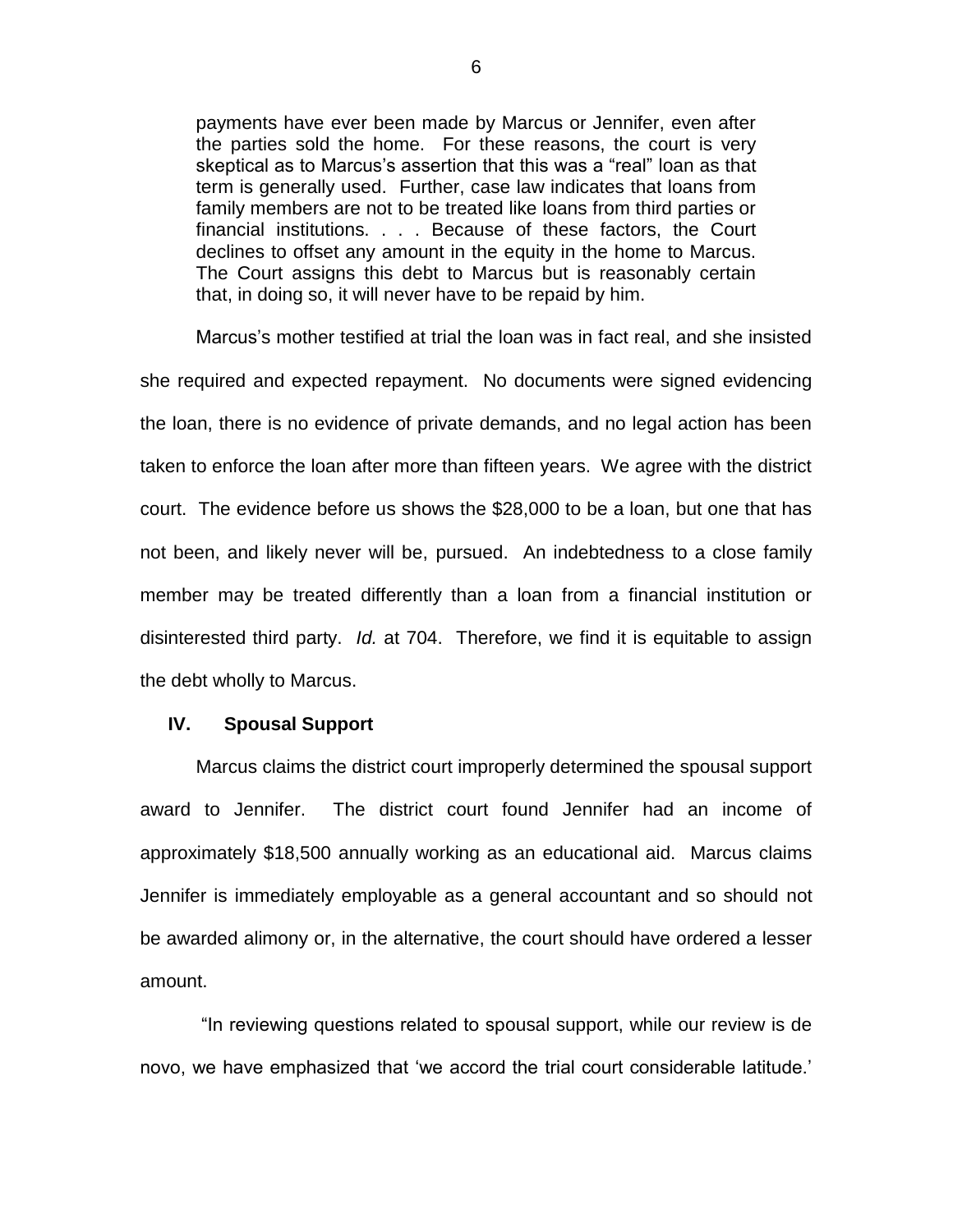We will disturb the trial court's order 'only when there has been a failure to do

equity.'" *In re Marriage of Gust*, 858 N.W.2d 402, 406 (Iowa 2015) (citations

omitted). "Whether spousal support is justified is dependent on the facts of each

case." *In re Marriage of Shanks*, 805 N.W.2d 175, 178 (Iowa Ct. App. 2011).

Upon every judgment of annulment, dissolution, or separate maintenance, the court may grant an order requiring support payments to either party for a limited or indefinite length of time after considering all of the following:

a. The length of the marriage.

b. The age and physical and emotional health of the parties.

c. The distribution of property made pursuant to section 598.21.

d. The educational level of each party at the time of marriage and at the time the action is commenced.

e. The earning capacity of the party seeking maintenance, including educational background, training, employment skills, work experience, length of absence from the job market, responsibilities for children under either an award of custody or physical care, and the time and expense necessary to acquire sufficient education or training to enable the party to find appropriate employment.

f. The feasibility of the party seeking maintenance becoming self-supporting at a standard of living reasonably comparable to that enjoyed during the marriage, and the length of time necessary to achieve this goal.

g. The tax consequences to each party.

h. Any mutual agreement made by the parties concerning financial or service contributions by one party with the expectation of future reciprocation or compensation by the other party.

i. The provisions of an antenuptial agreement.

j. Other factors the court may determine to be relevant in an individual case.

Iowa Code § 598.21A(1) (2015); *see also Gust*, 858 N.W.2d at 407.

The parties were married for twenty years. Jennifer worked prior to the parties' children being born and helped Marcus with his business during the course of the marriage. When the children were attending school, Jennifer began to work in the school district as an educational aide, and she is attending school to pursue her teaching degree. We find Jennifer is not able to